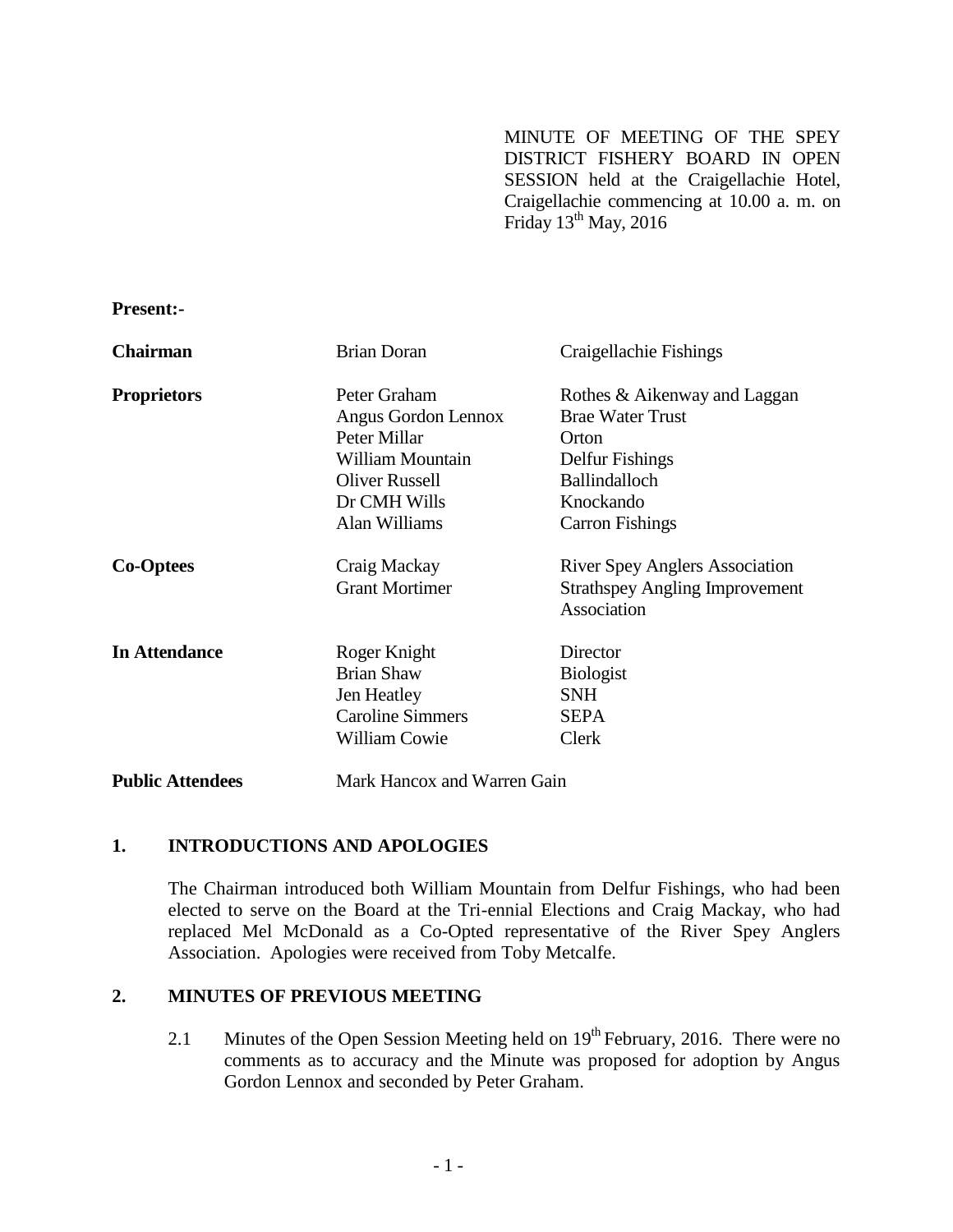# **3. MATTERS ARISING FROM PREVIOUS MINUTES**

3.1 There were none.

# **4. DIRECTOR'S REPORT**

The Director delivered his Report as attached to the Minute but the following additional points arose:-

# 4.1 Wild Fisheries Reform

The Director was grateful to all, both from the Board and elsewhere, who had contributed to the consultation process.

## 4.1.3 Stakeholder Reference Group

It was noted that a paper looking at the components and responsibilities of the Scottish Government's Central Unit had been prepared, with considerable input from Marine Scotland Science. In doing so, there was a danger that they sought to increase their role within this Unit and this would be monitored.

# 4.3.1 Rio Tinto

The Director advised that the date of the rescheduled meeting with SEPA had not yet been fixed and there was concern that figures produced by Rio Tinto appeared to show abstraction levels had increased dramatically over the last 7 years.

# 4.4.2 Seal Licence

The Director reported that Marine Scotland had confirmed that they were not going to reconsider the application for a revised seal licence and there was no prospect of providing a licence for any common seals.

## 4.5 Ranunculus

The Foundation, at their meeting the previous day, had recommended a letter was sent to the new Environment Minister to reaffirm that if progress was not made within the 6-month period, then the Board would refer matters to Europe.

## 4.6 Spey Catchment Initiative

The Director conveyed his thanks to all of those who had given up time to be involved in the Initiative.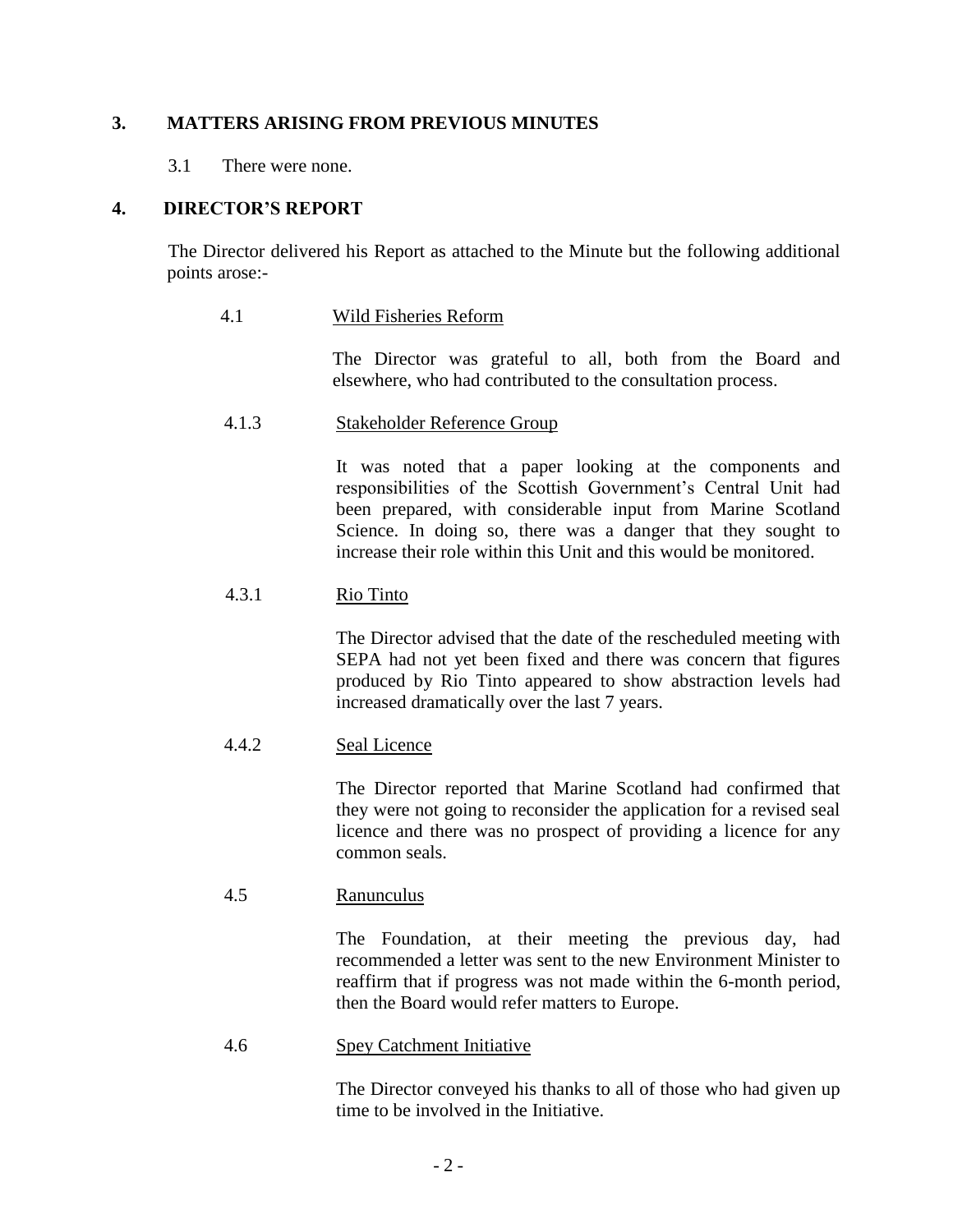He then invited questions:-

- i. Spey Dam
	- Q: Alan Williams asked whether the Board would be taking further action given the apparent huge increase in water abstraction over the 7 year period to 2014, which represented an almost 20% increase.
	- A: The Director confirmed that this would be a matter that would be put to SEPA with the strongest recommendation that they investigate further.
- ii. Ranunculus
	- Q: Peter Graham acknowledged this issue had been discussed ad nauseum and responses from all Government Agencies and Ministers had been pathetic. He felt we now must make a very clear statement that the Board would refer matters to Europe without significant progress. He felt, however, that 6 months should not be the time limit for the new Minister to consider matters and familiarise themselves with the issue. In support of this position, Angus Gordon Lennox said that the request should be for a solution within 6 months, rather than the minimum substantive progress. The point was addressed to Jen Heatley for response.
	- A: Jen responded to advise that they had already issued a response to a first Government request for information and could make that available to the Board.

The Director reported that officials in general were supportive of a strongly-worded letter to the new Minister, which could perhaps point them towards the United States where a successful product had already been used by BASF.

- iii. Predator Count
	- Q: Angus Gordon Lennox enquired about the protocol for sawbill bird counts.
	- A: The Director outlined how these were conducted, but it was noted that these were limited to observations on the day that a count was undertaken.
- iv. Spey Dam
	- Q: Craig Mackay enquired what the Board now expected from Rio Tinto over the period to 2027. Putting in place measures to allow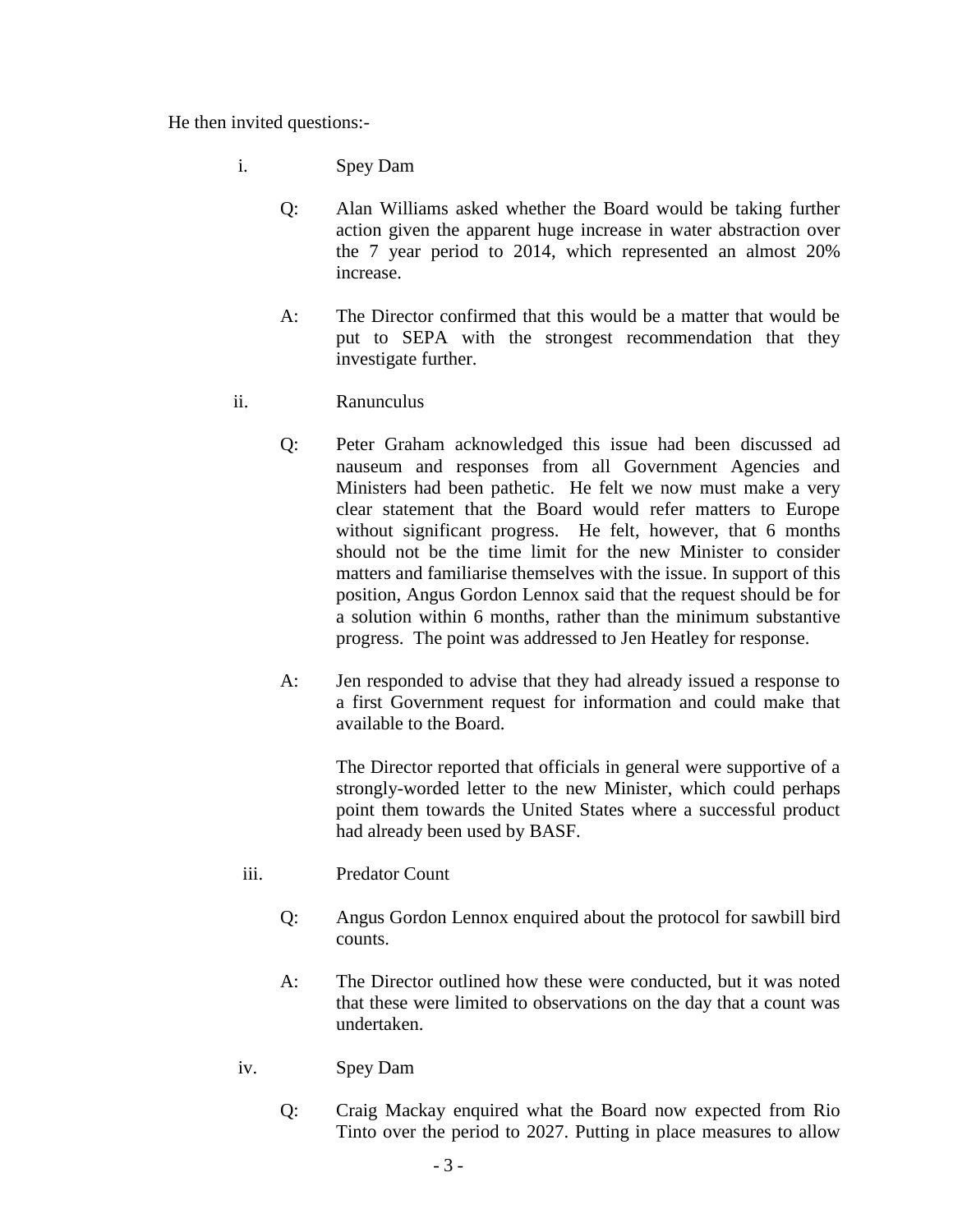fish passage to replace the existing infrastructure was likely to be at a significant cost. He asked whether the Board were confident that this would happen.

A: The Director reiterated that he was willing to fight and push hard for this and, in support, Caroline Simmers indicated that having issued a direction, SEPA would be pushing for this to be completed within the timescale.

## **5. Spey Foundation Report**

Peter Graham advised that the Foundation had looked at 4 major items at their meeting the previous day as follows:-

5.1 Spey Dam Genetic Research Project

The Foundation had provided information to SEPA regarding juvenile fish densities above Spey Dam, but it required extra input from Eric Verspoor to calculate the proportion of adults to juveniles. Spey Dam provided a good opportunity for Eric Verspoor and his team (from the University of the Highlands and Islands) to target their research.

He also noted that some years ago, the genetic project funded by Dr Catherine Will's Trustees had been completed and there was money left over which the Trustees had generously allowed to be released for this particular project.

5.2 Biologist Update

At the Foundation Committee, the Biologist had updated the Committee on various projects being undertaken, including smolt traps on the Avon which had indicated the productivity of the Tomore Burn. This project was continuing and would be expanded.

The Biologist reported less successful results on the main stem and, in particular, the re-capture rate appeared to have differed from that noted 3 years ago. This was a matter of concern and whilst it could be the aftermath of Storm Bertha, there could also be other factors which affected this.

The Committee had therefore decided to conduct a programme of electro fishing in the Avon and if this showed juvenile densities to be reasonable to good, then no further action would be taken. However, if they were poor, there may be a decision to be made on stocking. It was noted that this would be based on a measured and scientific approach and any decision would be evidence-based. It would, however, send a clear message that the Board are actively looking at this.

In answer to a question from Angus Gordon Lennox, the Biologist confirmed that it was possible to identify the age of the smolts and determine whether they were